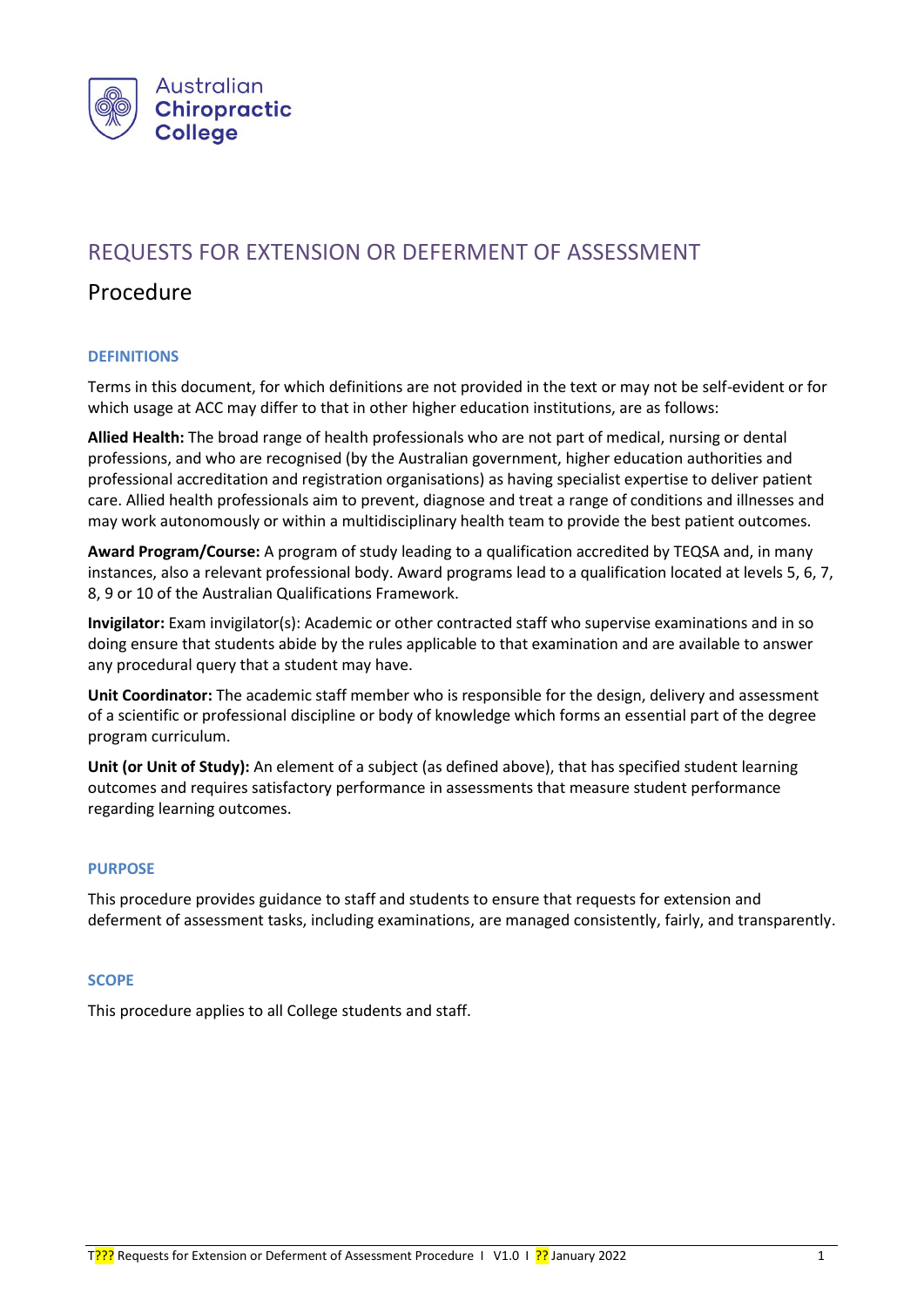#### **PROCEDURE**

#### **Assessment Extensions**

#### **1. Grounds for Request**

- The following constitute acceptable grounds for a request for an extension for the submission of assignments and assessment tasks other than formal examinations:
	- o Medical grounds.
	- o Personal/family situation.
	- o Work-related.
	- o Other unavoidable or unforeseen circumstance.
- All extension requests must be submitted on the *Application for Assignment and Other Assessment Task Extension Form* and include details of the nature of the request along with any supporting documentation.
- Extensions may be sought for a maximum of five (5) working days. Individual Unit Coordinators generally grant approval. In exceptional circumstances extension maybe considered beyond ten (10) working days, in consultation with, and with the final approval from the Academic Dean.
- In cases where extension is sought due to medical or allied health reasons, supporting documentation must include an original signed certificate from a registered medical or allied health provider.

## **2. Extension Timelines and Late Penalties**

- All Application for *Assignment and Other Assessment Task Extension Forms* must be submitted to the appropriate Unit Coordinator prior to the assignment/assessment submission deadline. Requests must include the proposed date when the assignment/assessment will be submitted which must not exceed five (5) working days from the original submission due date.
- Requests must be accompanied by supporting documentation in order to avoid a late submission penalty.
- The Unit Coordinator is responsible for acknowledging receipt of the extension request within one (1) working day. If the student has not received an acknowledgement of receipt from the Unit Coordinator within one (1) working day, it is the student's responsibility to follow up.
- The Unit Coordinator must notify the student of the outcome of their extension request within two (2) working days from receipt of the extension request.
- If the extension request is not approved, the standard penalty for late submission will apply. The standard penalty for late submission without an approved extension will be 5% of the total possible mark per day.
- If submission is overdue by more than ten (10) working days the work will not be assessed.
- Submission of a request for an extension does not guarantee approval. Students are therefore advised to submit the assessment in question as soon as possible after the due date. To maximise the chance of a successful request for an extension, submission of the request is advised as early as possible prior to the submission deadline.
- Where requests are received after the assignment/assessment submission deadline, the late submission penalty will be applied to the assignment/assessment that equates to the late application submission period.
- For those assessment tasks where the availability of an extension or application for a late submission is not appropriate; the late or non-submission will result in a graded mark of zero (0). These assessment specifications will be clearly outlined within the assessment requirements of the Unit Profile.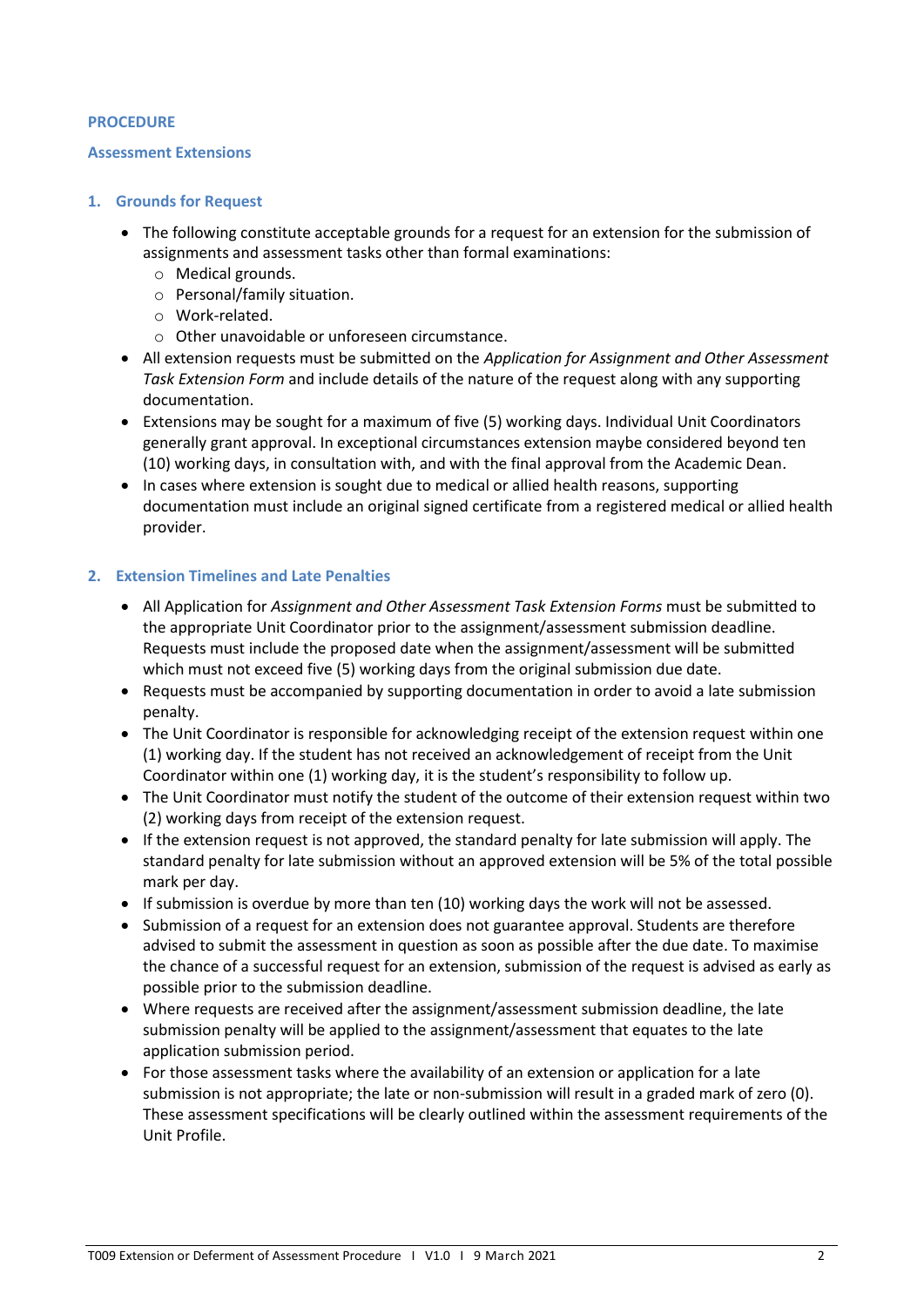#### **3. Extension Request - Application Results**

- The final responsibility for determining the outcome of an assessment extension request and, whether a late penalty will apply resides with the Academic Dean. This responsibility may be delegated to another member of Academic staff, usually the Unit Coordinator, for both decision and administration pertaining to that decision.
- The following factors will be taken into account by the Academic Dean or their delegate:
- Whether the extension request was received in writing along with sufficient supporting documentation to enable a decision.
- If received after the assessment submission deadline, whether sufficient information on the extenuating circumstances resulting in the late submission are provided.
- Any other relevant circumstances.
- The Unit Coordinator is responsible for monitoring receipt of approved late assignments by the date specified on the Application for Assignment Extension form, and entering the assessment mark into the student's record.
- Unit Coordinators must forward all completed Applications for Assignment Extension forms along with the approval outcome, to the designated responsible student records person in College administration who will then upload the completed form to the student's electronic file in the Learning Management System.

#### **Deferred Examination and /or Other Assessment**

#### **1. Admissible Grounds for Deferment**

- Deferred examination and/or other assessment applications may be considered for those students who are/were unable to attend a scheduled examination in the standard exam period or to complete an assessment at the required time (including a granted extension) due to exceptional circumstances, such as:
	- $\circ$  Illness or serious health problem. As a general rule, the College does not consider minor ailments such as colds and minor respiratory infections as sufficient grounds for unfit to sit an examination.
	- o Serious personal trauma.
	- o A cultural or sporting commitment at State, national or international representative level.
	- o Jury duty.
	- o Defence Forces Reserve commitments.
	- o Serious incapacity during the central examination period.
	- o Religious or cultural grounds.
	- o Exceptional family, work or personal circumstances which are outside of the control of the student.
- Deferred examination/assessment will not be granted should it be determined that earlier identification of conflict would have resulted in the enablement of the student to attend the examination or complete the assessment.
- In exceptional circumstances a work commitment may be considered as admissible grounds for a deferred examination/assessment application, and only where the employer provides written confirmation and explanation of the nature of the work commitment and the student's inability to attend the scheduled exam or undertake another type of assessment.

## **2. Non-admissible Grounds for Deferment**

The following situations are regarded as within normal risk and will not normally be admissible grounds for applying for deferred examination(s) or other assessments. Examples include but are not limited to: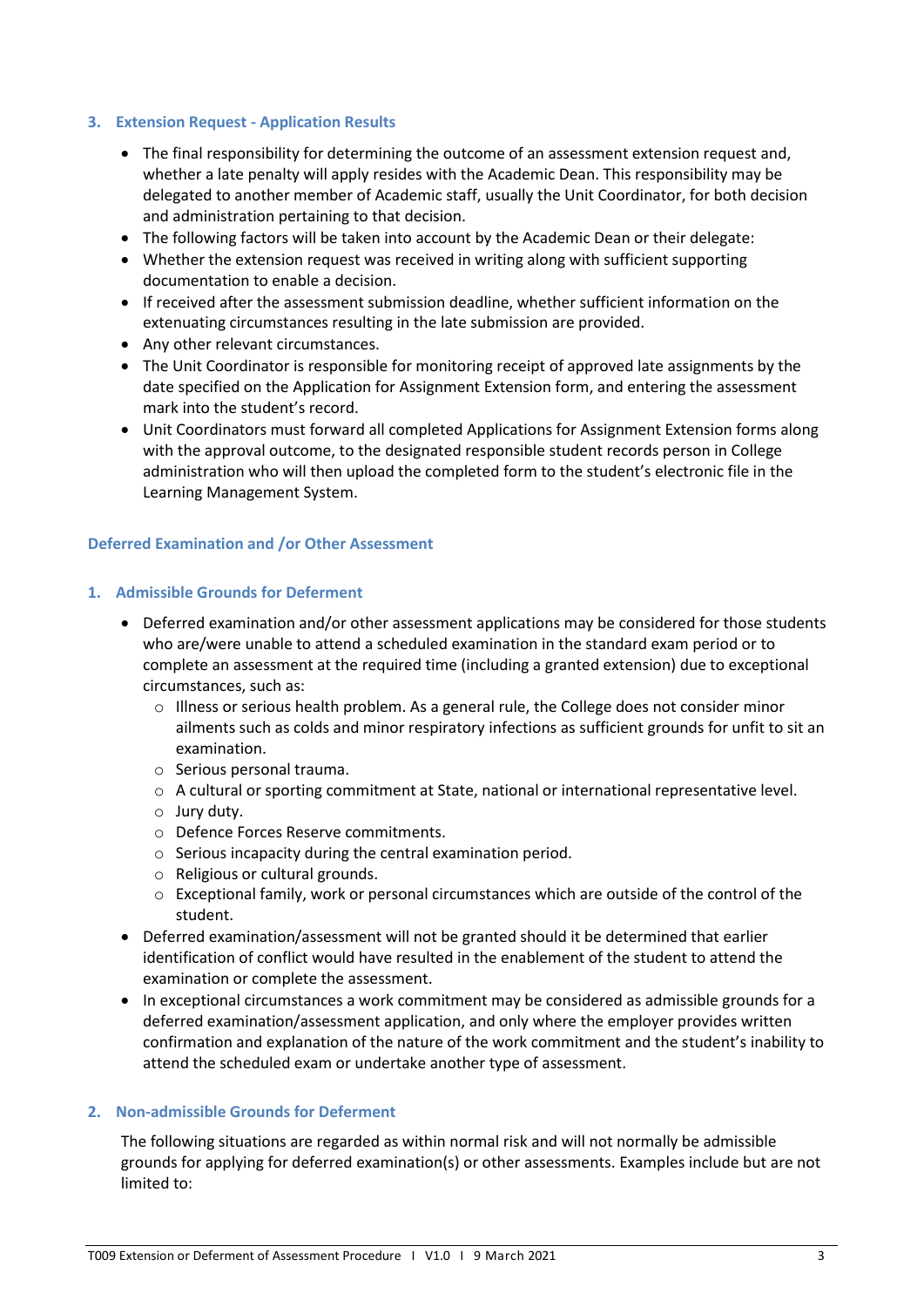- Inability to cope with student pressures, study or family life.
- Demands of employment other than exceptional circumstances as described under 'Admissible Grounds' above, sport or other club social activities (including clubs that are College affiliates).
- Tension between spouse, parents or other close relatives.
- Need for financial assistance.
- Weddings, birthdays and similar family or social gathering.
- Holiday arrangements including international students returning home, regardless of whether travel arrangements have already been made.
- Misreading an examination timetable.
- Social and leisure events including sporting or cultural commitments not at State, national or international representative level.
- Medical circumstances where the supporting documentation provided does not indicate an inability to undertake an examination.

## **3. Application and Timeline**

- All students must complete a Special Consideration form with relevant documentation, including:
	- $\circ$  Supporting documentation and evidence outlining the nature of the extenuating circumstances which prevent/prevented the student from participating in the examination or assessment procedure.
	- $\circ$  A signed and dated Statutory Declaration to support the provided evidence and application.
- All forms need to be submitted to the Student Experience Manager within three (3) working days after the date of the scheduled exam.
- The Unit Coordinator and Academic Dean will review and consider all applications.
- Applications received after the three (3) day deadline will only be considered in exceptional circumstances.
- Responsibility for on time application and provision of sufficient documentation is the responsibility of the student.
- In cases of severe onset of illness during an examination, the affected student will be required to submit a Special Consideration form to the Student Experience Manager. The invigilator will be required to complete an incident report.

#### **4. Deferred Exams/Assessment – Application Results**

- The responsibility for considering and deciding upon the result of applications for deferred assessment/examination lies with the Academic Dean.
- When considering all applications, the Academic Dean will determine the existence of exceptional circumstances based upon all evidence provided to them including: written applications from either student or invigilator, supporting documentation, the nature of the circumstances occasioning the application, and other relevant contextual factors.
- Other contextual factors may include but are not limited to:
	- o Whether the application pertains to a hurdle assessment.
	- $\circ$  Satisfactory completion of all other assessment tasks undertaken by the student.
	- o Recurrent history of similar application.
	- o Student attendance.
	- o Student ability to obtain a passing grade if the application were successful.
- The responsibility of considering and deciding upon the result of deferred assessment/examination applications lies with the Academic Dean.
- Should an application be denied based on lack of supporting documentation, the student will be permitted an additional ten (10) working days to provide relevant evidence.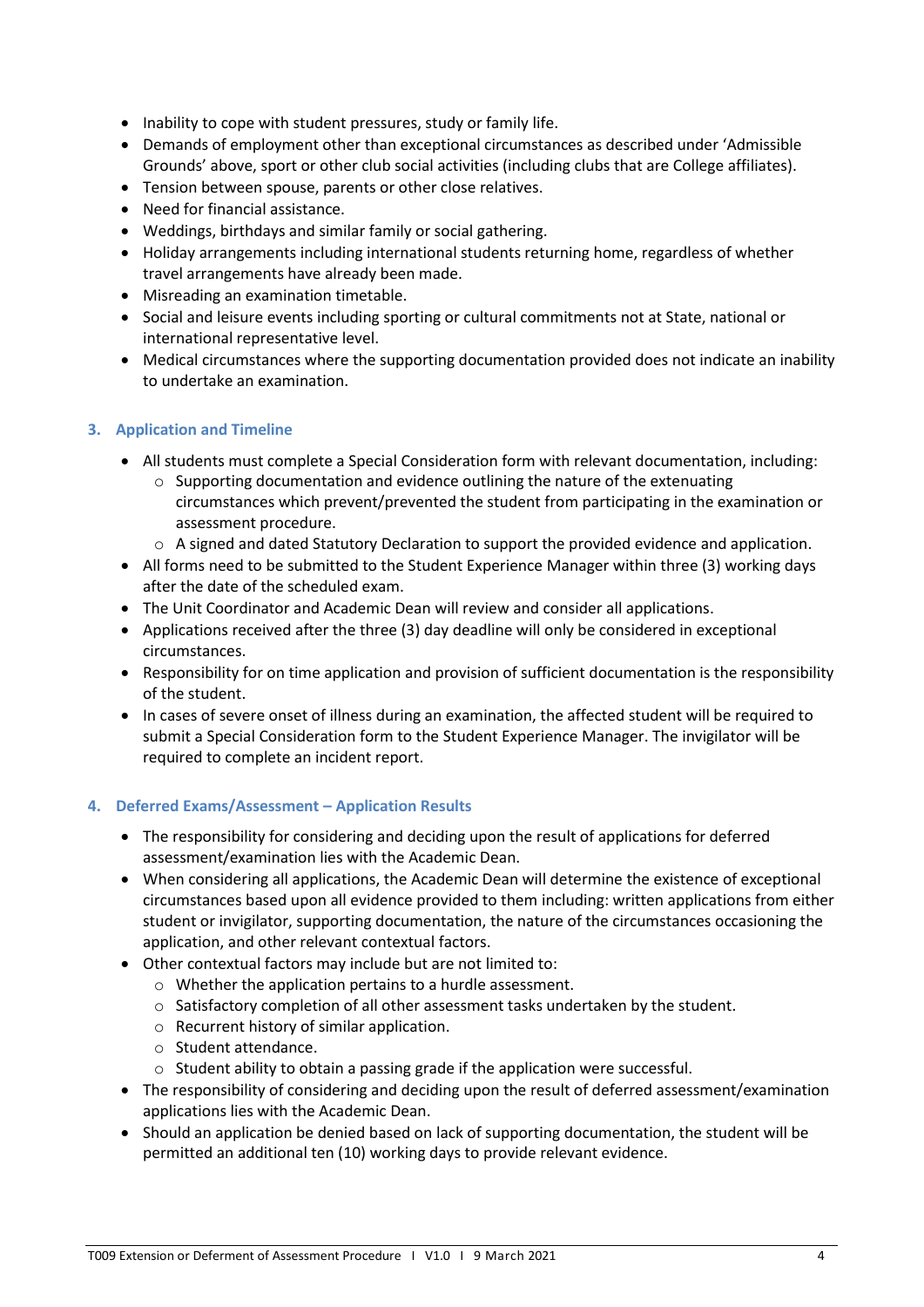• The outcome of all deferred assessment/examination applications will be decided within ten (10) working days after the certification of standard exams. These results will be recorded, and notification of the application result will be provided in writing to the student.

## **5. Limitations to Deferred Exam and Supplementary Assessment**

- Successful deferred examination/assessment applicants will be provided with one opportunity to complete the deferred examination or supplementary assessment.
- Deferred examination/assessments will be offered during the period published on the Academic Calendar for Supplementary/Resit and Deferred Examinations and Other Assessments.
- In exceptional cases, the Academic Dean may approve the submission of further assessment should a student not be capable of attending the designated deferred examination / assessment. Should further assessment be granted, the assessment piece must meet the original assessment requirements and align to the relevant learning outcomes of the original assessment or examination.
- Deferred examinations/assessments that are offered outside of the period published on the Academic Calendar must be conducted no later than the first week of the following semester.
- Results and final grades for deferred examinations/assessments must be finalised and approved by the Academic Dean no later than the census date of the following semester.
- Grades and Results Procedures will apply to all deferred examinations, as they do with standard examinations.
- Interim grades will be provided to those students who are awaiting confirmation of grades due to deferred examination and/or supplementary assessment. After further assessment has been completed certified grades will be released.
- If a student has achieved an overall mark of 50% or more in a unit but failed one hurdle assessment and the unit is a prerequisite to core units in the next teaching period or year of the program, the Grade Moderation Committee (GMC) will take into account the following criteria in determining whether or not to grant a supplementary assessment:
	- o Recurrent history of similar application.
	- o The student's attendance.
	- $\circ$  The student's individual performance on other assessment tasks within the unit.
	- o The outcomes of any relevant Special Consideration application.
- If a student has not attained at least a 50% overall score of the unit and fails their first attempt at a practical examination, the GMC will not award a supplementary practical examination.
- If a student is granted a supplementary practical examination and passes this examination, they will be awarded a 'supplementary pass' (an SP pass). If they fail the supplementary practical examination, then the grade will be recorded as 'NH' (failed mandatory hurdle requirement).